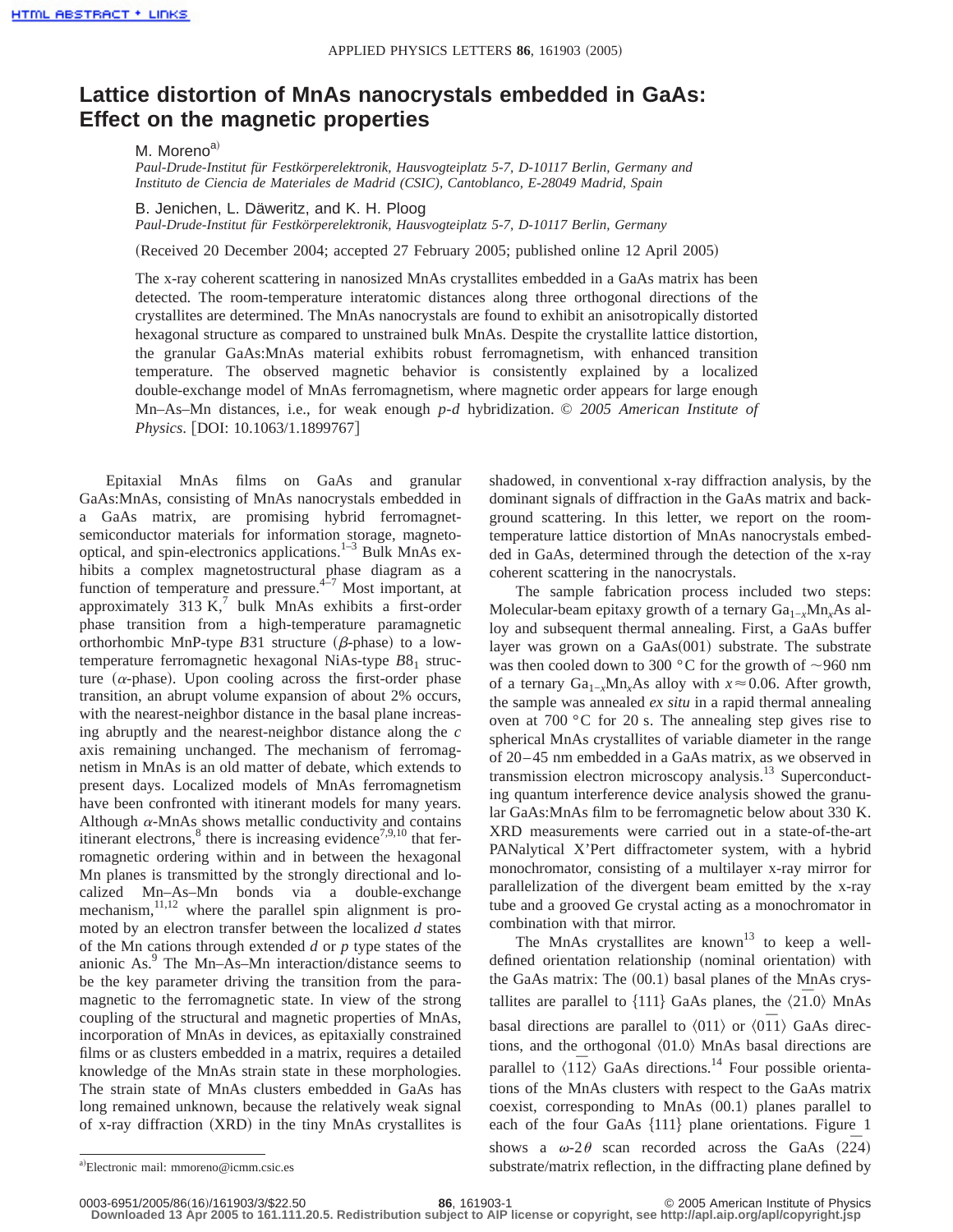

FIG. 1.  $\omega$ -2 $\theta$  scan across the (2 $\overline{2}4$ ) GaAs reflection and (inset)  $\omega$  scan across Peak A1.

the  $[001]$  and  $[\overline{1}10]$  GaAs scattering vectors. A peak  $(A1)$ appears aligned with the  $(2\bar{2}4)$  GaAs reflection, as confirmed by the  $\omega$ -scan shown in the inset. A different peak, A2, appears about  $3^\circ$  rotated toward increasing  $\omega$  angles (inset of Fig. 1). We assign Peak A1 to the  $(03.0)$  reflection in MnAs crystallites with basal planes parallel to the  $(\overline{1}11)$  GaAs planes. The good alignment—along the  $\omega$ -2 $\theta$  direction—of Peak A1 with respect to the  $(2\overline{2}4)$  GaAs reflection indicates that the  $(01.0)$  planes of the MnAs crystallites are parallel to the  $(1\overline{1}2)$  planes of the GaAs matrix, as expected for MnAs crystallites with nominal orientation. Figure  $2(a)$  shows a  $(01.0)$  plane within the MnAs unit cell. The  $(01.0)$  interplanar distance of the MnAs crystallites is determined to be  $d_{(01.0)} = 3.2113$  Å. The distance is smaller than in unstrained bulk MnAs,  $d_{(01.0)}^{\text{bulk}} = 3.2205 \text{ Å}.^{15}$  The lattice of the MnAs crystallites is compressed by  $-0.29\%$  in the [01.0] direction.

Figure 3 shows a  $\omega$ -2 $\theta$  scan recorded across the (044) GaAs reflection, in the diffracting plane defined by the  $[001]$ and  $\lceil 010 \rceil$  GaAs scattering vectors. A peak  $\lceil B \rceil$  appears aligned with the  $(044)$  GaAs reflection, as confirmed by the  $\omega$ -scan shown in the inset. We assign Peak B to the  $(42.0)$ 



FIG. 2. Hexagonal unit cell of MnAs showing: (a) A  $(01.0)$  plane, (b) a  $(2\overline{1}.0)$  plane, and (c) a  $(01.1)$  plane. Dark (gray) balls represent Mn  $(As)$ atoms.



FIG. 3.  $\omega$ -2 $\theta$  scan across the (0 $\overline{4}4$ ) GaAs reflection and (inset)  $\omega$ -scan across Peak B.

reflection in MnAs crystallites with basal planes parallel to the  $(111)$  GaAs planes. The good alignment—along the  $\omega$ -2 $\theta$  direction—of Peak B with respect to the  $(044)$  GaAs reflection indicates that the  $(2\bar{1}.0)$  planes of the MnAs crystallites are parallel to the  $(0\bar{1}1)$  GaAs planes. Figure 2(b) shows a  $(2\overline{1}$ .0) plane within the MnAs unit cell. The  $(2\overline{1}$ .0) interplanar distance of the MnAs crystallites is determined to be  $d_{(2\bar{1},0)} = 1.8538$  Å. The obtained distance is in good agreement with the value we previously found<sup>16</sup> from *grazing incidence* XRD measurements. The interplanar distance in the crystallites is smaller than in unstrained bulk MnAs,  $d_{(2\bar{1},0)}^{\text{bulk}}$ bulk  $=1.8594$  Å.<sup>15</sup> The lattice of the MnAs crystallites is compressed by −0.30% in the [21<sup>*o*</sup>.0] direction. The approximately equal values of the strain along the  $[01.0]$  and  $[2\overline{1.0}]$ directions indicate that the MnAs crystallite structure keeps a hexagonal symmetry; no orthorhombic deformation occurs.

In order to complete the analysis of the crystallite structure in three orthogonal directions, determination of the interplanar spacing along the *c* axis remains. We searched for the  $(01.1)$  reflection near the  $(002)$  GaAs reflection. We recorded  $\omega$  and  $\omega$ -2 $\theta$  scans in this region, shown in Fig. 4, using the (002) GaAs reflection as reference. The  $\omega$ -scan of Fig. 4 shows two peaks, C1 and C2, that appear rotated toward positive  $\omega$  values relative to the (002) GaAs reflection. We assign Peak C1 to the  $(01.1)$  reflection in MnAs clusters whose basal planes are parallel to the (111) GaAs planes. A MnAs  $(01.1)$  plane is shown in Fig. 2(c). The  $(01.1)$  interplanar distance corresponding to nominally oriented crystallites is determined to be  $d_{(01,1)}=2.8112$  Å. The  $(00.1)$  inter-



FIG. 4.  $\omega$  scan across Peaks C1 and C2 and (insets)  $\omega$ -2 $\theta$  scans across Peaks C1 and C2, respectively.

**Downloaded 13 Apr 2005 to 161.111.20.5. Redistribution subject to AIP license or copyright, see http://apl.aip.org/apl/copyright.jsp**